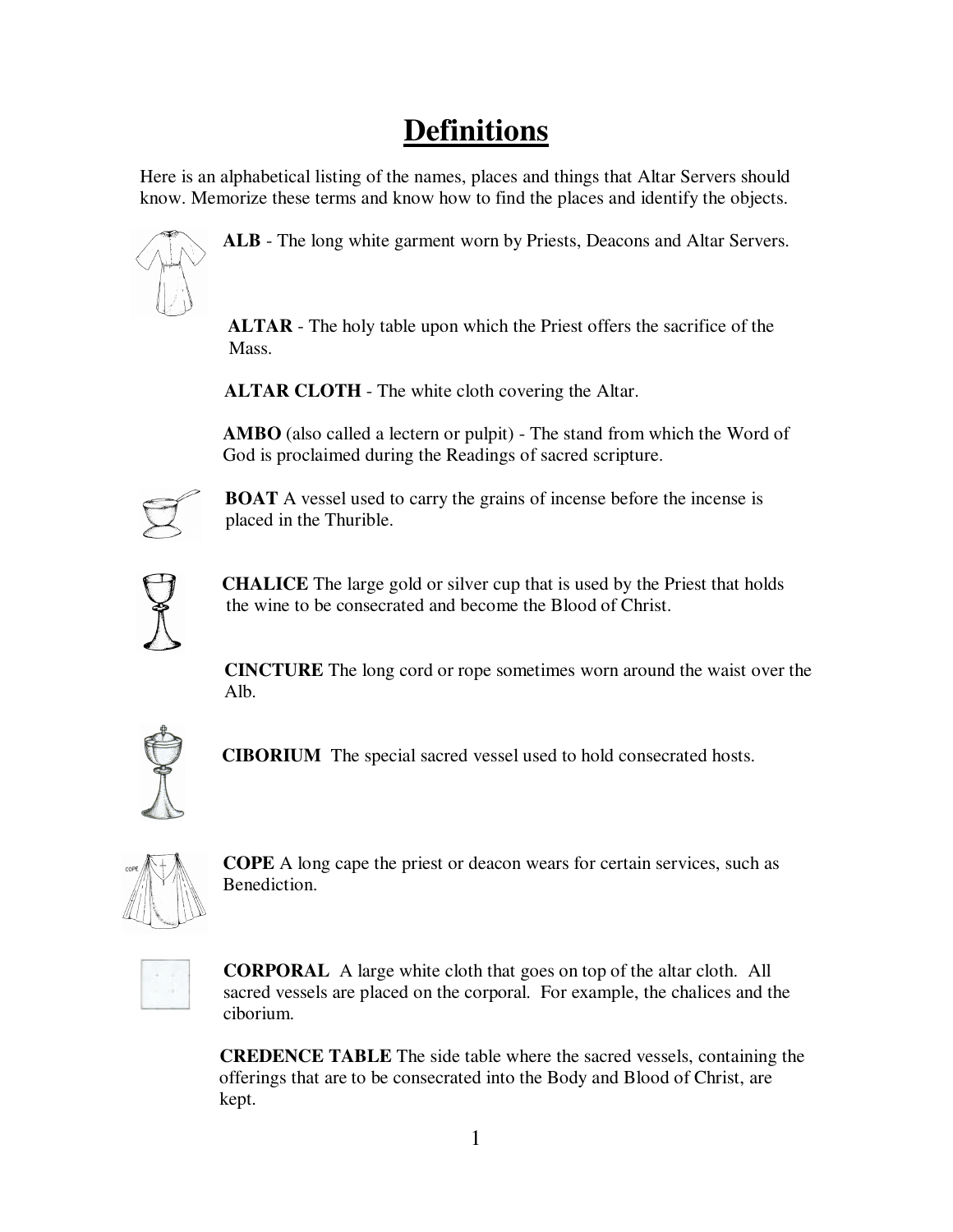

 **CRUETS** Small, crystal bottles with a stopper used for water or wine.



**HAND WASHING TOWEL** (also referred to as finger towel) Used by the Priest to dry his hands after the ritual washing during Mass.



**HUMERAL VEIL** A long veil that is placed around the priest's shoulders and covers his hands. It is worn in Benediction for the blessing.



**MISSAL (**formerly called the Sacramentary) The sacred book used by the Priest that contains all of the prayers of the Mass.

 **MONSTRANCE** A tall gold-plated or silver vessel used to expose the Blessed Sacrament during Benediction or Exposition of the Blessed Sacrament.



 **PATEN** The small shallow round plate or bowl shaped plate, on which the Priest's Host is placed

**PALL** The small, stiff linen square which the Priests will sometimes use to cover the Chalice.



**PURIFICATOR** The cloth used to clean the chalice. Important Note: Since the Purificator will come into contact with the Precious Blood when wiping the communion cups and chalices, it is treated with special care.



 **PYX** Small round or square container that is used to take Holy Communion to the sick.

**SACRISTY** The vesting room. We have two: one for the priests and another for the servers. The servers' sacristy is located on the Springhill Avenue side of the church. The priests' sacristy is located on the parking lot side of the church.

**SANCTUARY** The area around the Altar occupied by the raised platform upon which the Altar stands.



**STOLE** a long narrow band of material that resembles a shawl and is the sign of authority of the Priest or Deacon. The Priest wears it straight down and the Deacon wears it to one side.